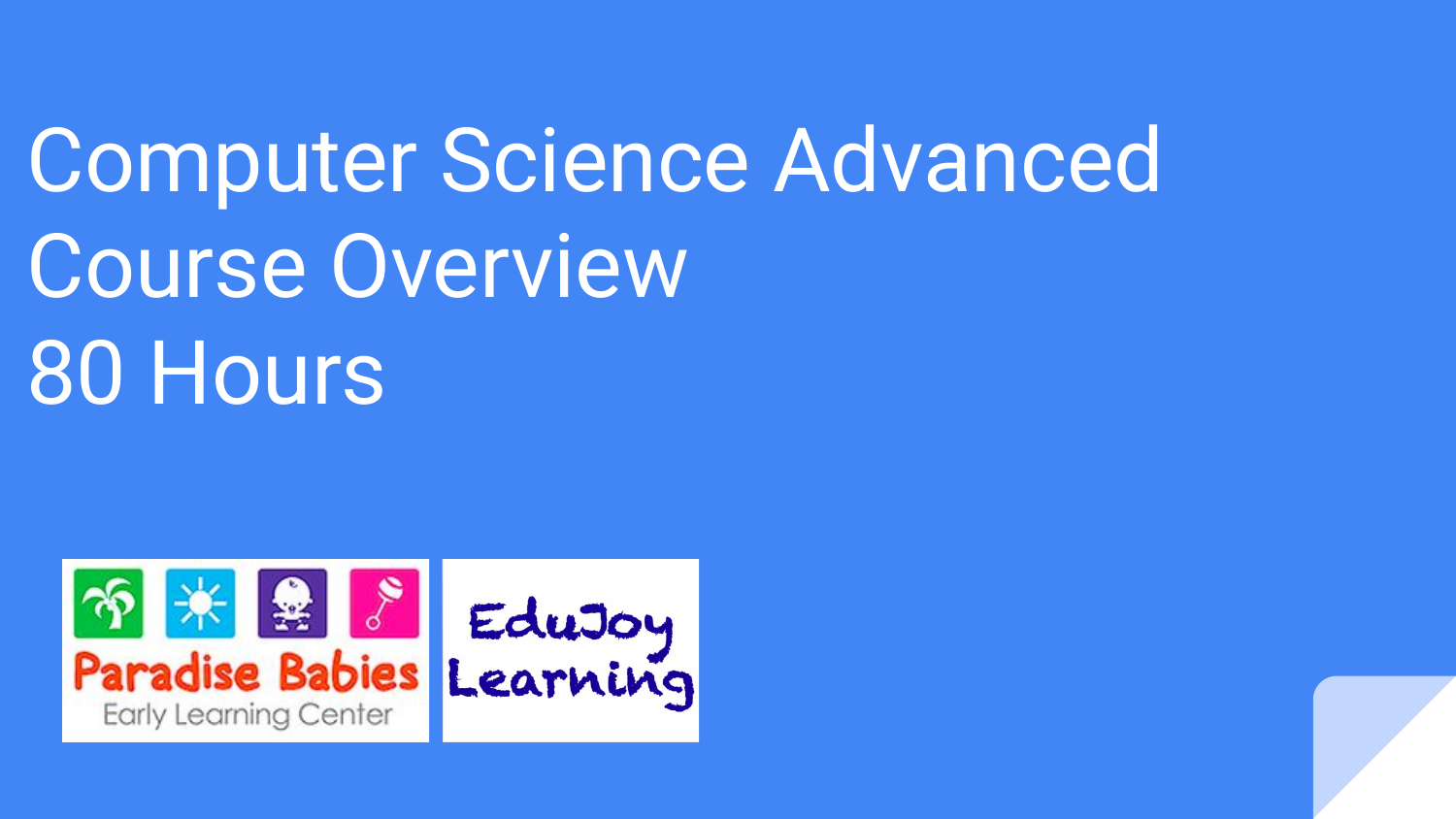## **Advanced Course Overview**

The course takes a wide lens on computer science by covering topics such as programming, web development, design, and data. The course inspires students as they build their own websites, apps, games.

**Core concepts:**

- Website development
- Mobile Apps development
- Animations and Game development



**Elon Musk** CEO, SpaceX and Tesla

"I bought my first computer when I was 10 and sold my first commercial program at 12.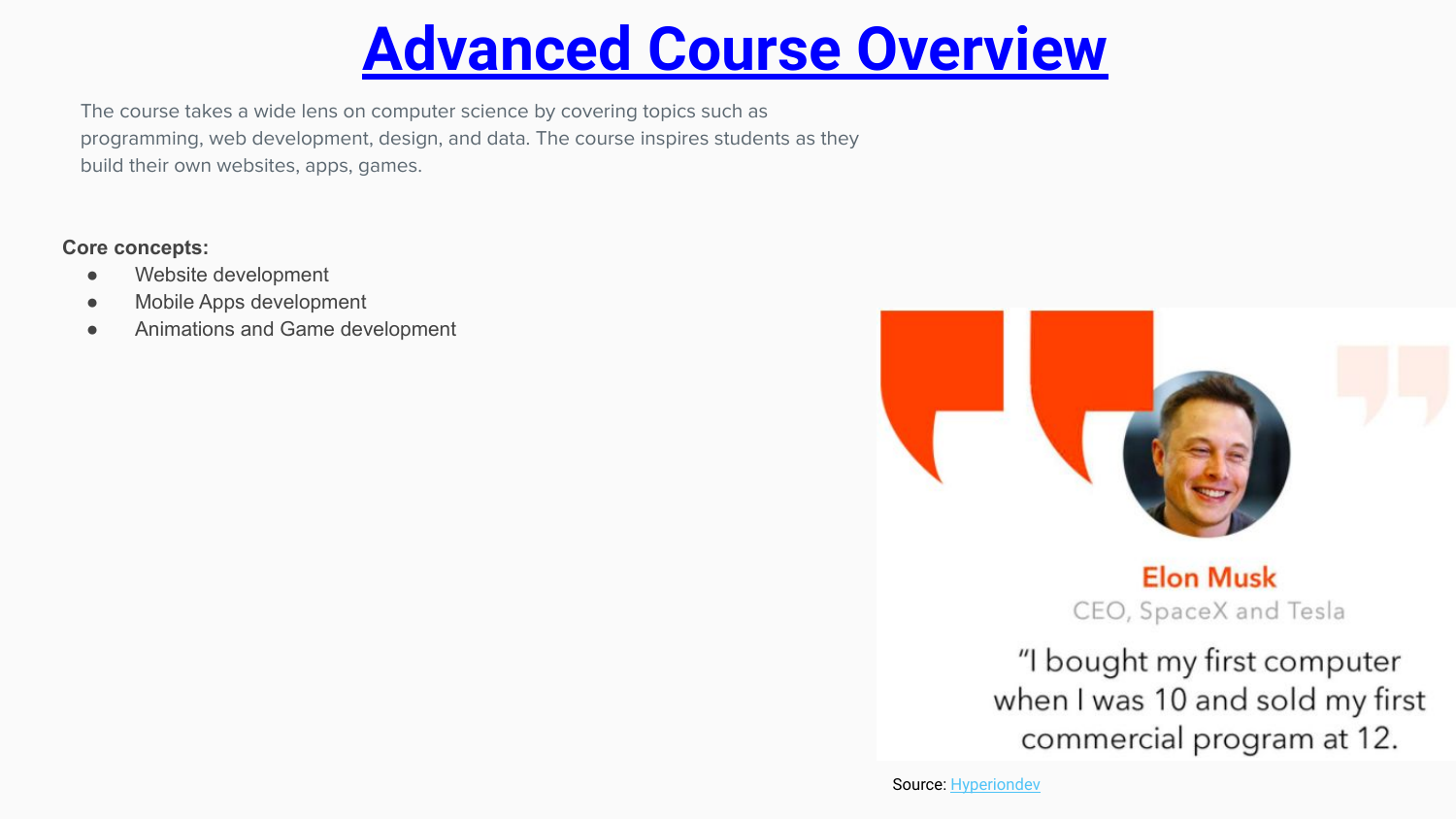# **Animations and Game Development Overview**

Students build on their coding experience as they program animations, interactive art, and games in Game Lab. The unit starts off with simple shapes and builds up to more sophisticated sprite-based games, using the same programming concepts and the design process computer scientists use daily. In the final project, they'll develop a personalized, interactive program.

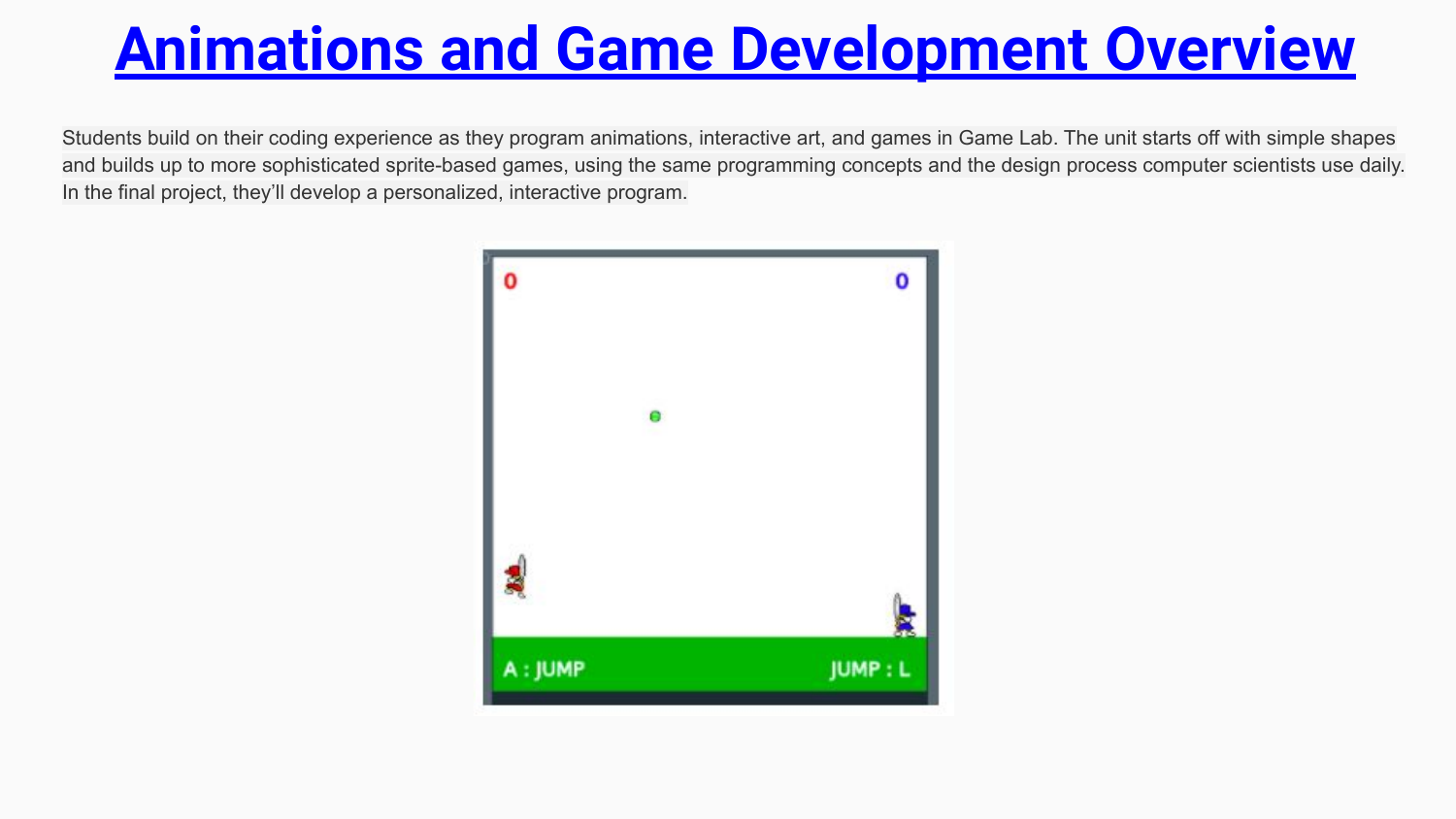#### **Web Development Overview**

Website development

○ Students learn how to create and share the content on own web pages. After deciding what content they want to share with the world, they'll learn how to structure and style web pages using HTML and CSS.

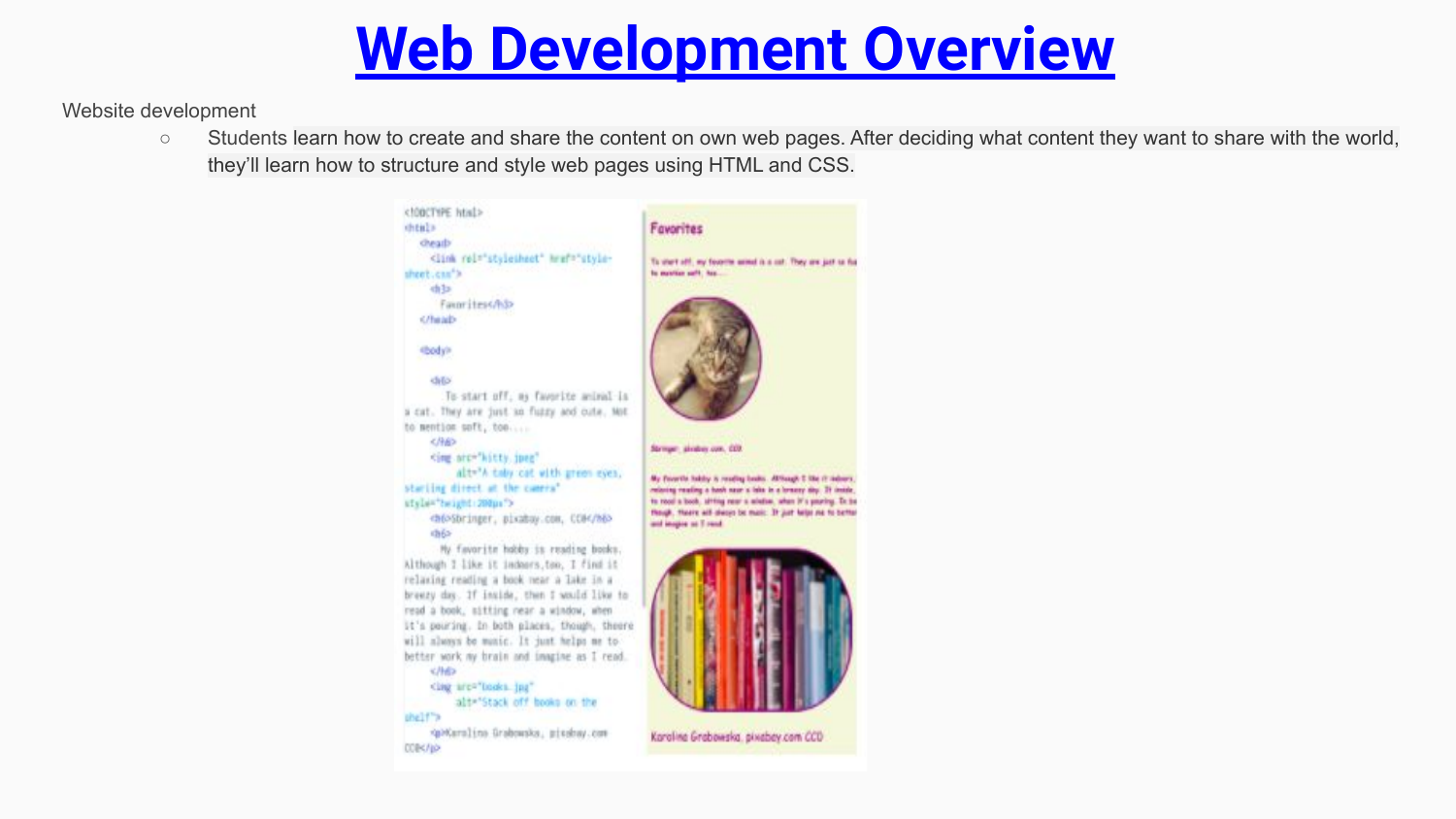# **Mobile Apps Development Overview**

Students design their first app while learning both fundamental programming concepts and collaborative software development processes. Using the JavaScript language, students learn about algorithms and program design as they create a series of real working, shareable apps